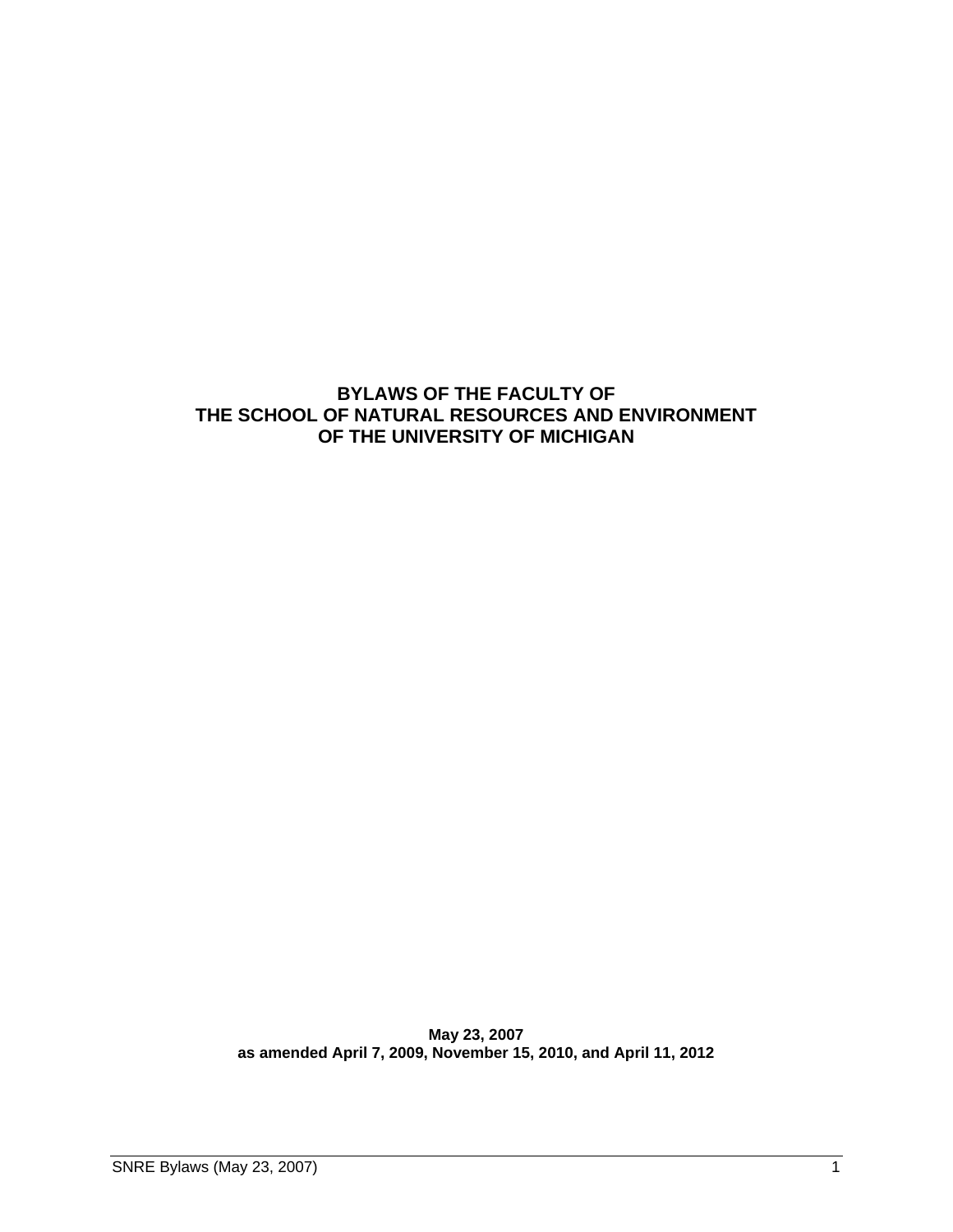# **BYLAWS OF THE FACULTY OF** THE SCHOOL OF NATURAL RESOURCES AND ENVIRONMENT OF THE UNIVERSITY OF MICHIGAN

# May 23, 2007

as amended April 7, 2009, November 15, 2010, and April 11, 2012

# **TABLE OF CONTENTS**

# Page

| $\mathbf{I}$ . |                                         |  |  |  |  |
|----------------|-----------------------------------------|--|--|--|--|
| Ш.             |                                         |  |  |  |  |
| III.           | Α.<br><b>B.</b><br>C.<br>D.<br>Ε.       |  |  |  |  |
| IV.            | Α.<br><b>B.</b><br>C.<br>D.<br>Ε.<br>F. |  |  |  |  |
| V.             | Α.<br><b>B.</b><br>C.<br>D.<br>Ε.<br>F. |  |  |  |  |
| VI.            | Α.<br><b>B.</b>                         |  |  |  |  |
| VII.           | $\mathsf{A}_{\cdot}$<br>B.              |  |  |  |  |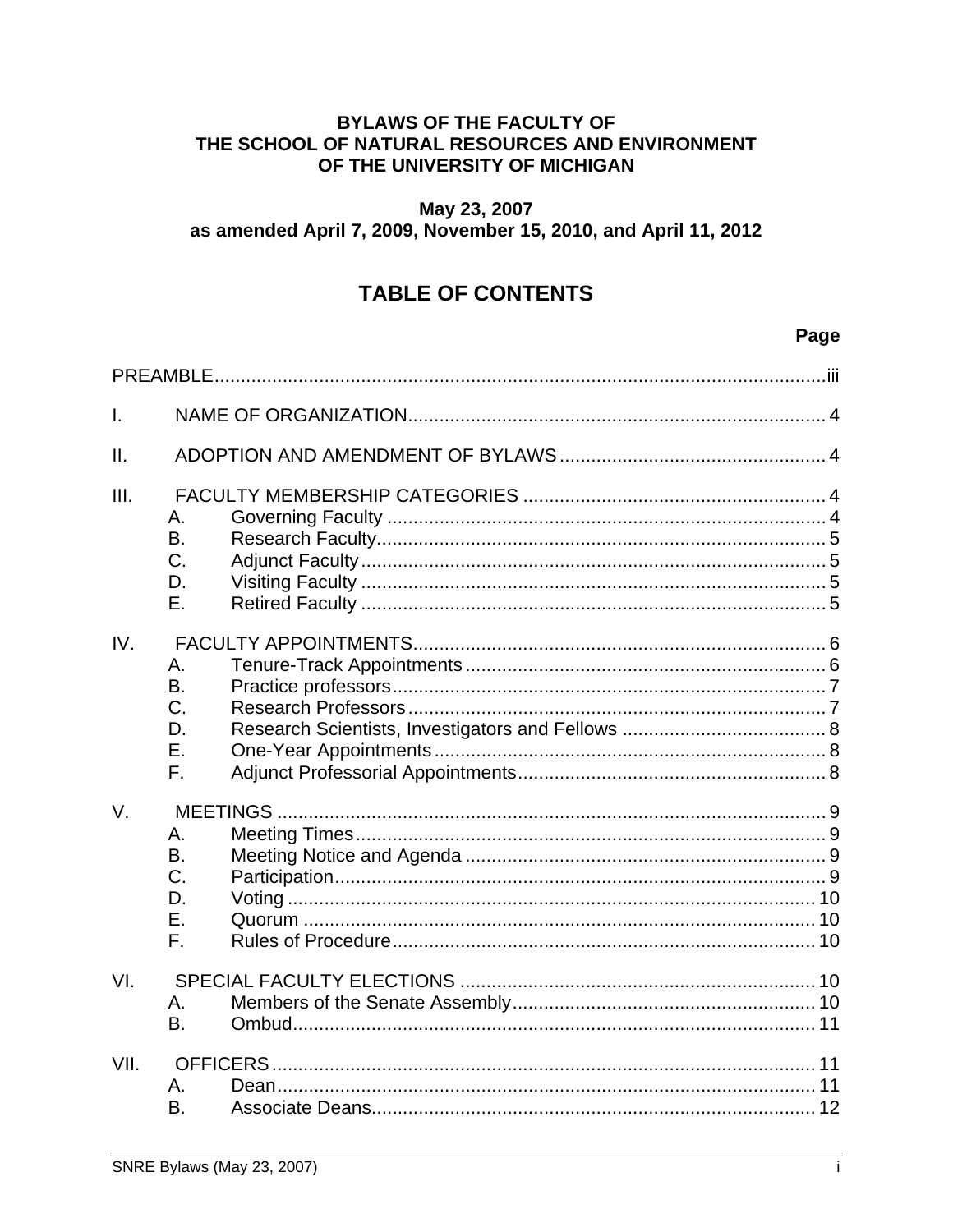| VIII. |    |                |  |  |
|-------|----|----------------|--|--|
|       | А. |                |  |  |
|       |    |                |  |  |
|       |    | 2.             |  |  |
|       |    | 3.             |  |  |
|       |    | 4.             |  |  |
|       |    | 5 <sub>1</sub> |  |  |
|       | В. |                |  |  |
|       | C. |                |  |  |
| IX.   |    |                |  |  |
| XI.   |    |                |  |  |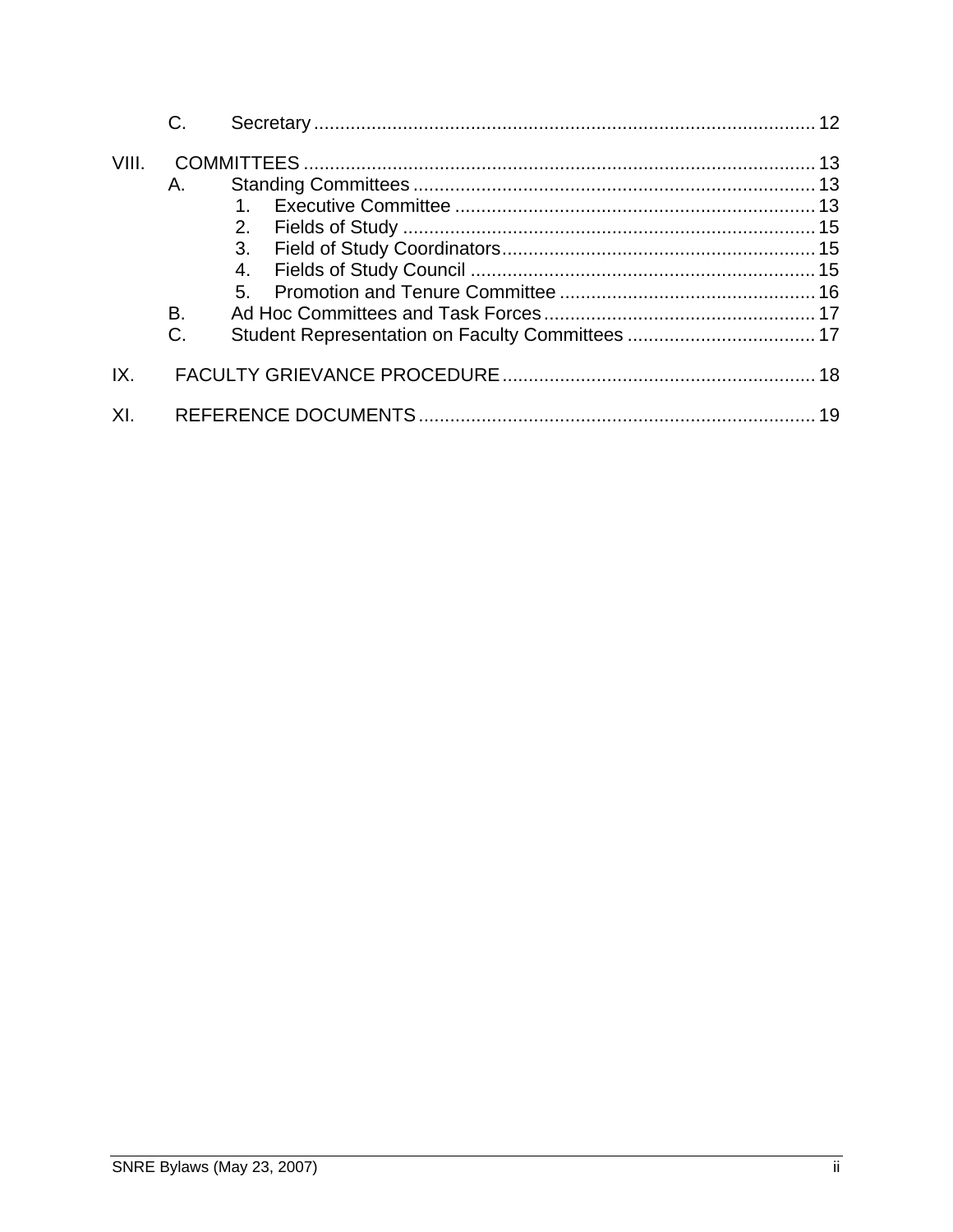# **PREAMBLE**

The mission of the School of Natural Resources and Environment is to provide leadership in the generation of knowledge and the development of professionals, policies, and management practices to manage and conserve natural and environmental resources so as to meet the full range of human needs on a sustainable basis.

These Bylaws record our agreements on the structure, organization, rules of procedure, and essential committees and officers to meet our educational, research and service responsibilities as well as to protect faculty governance.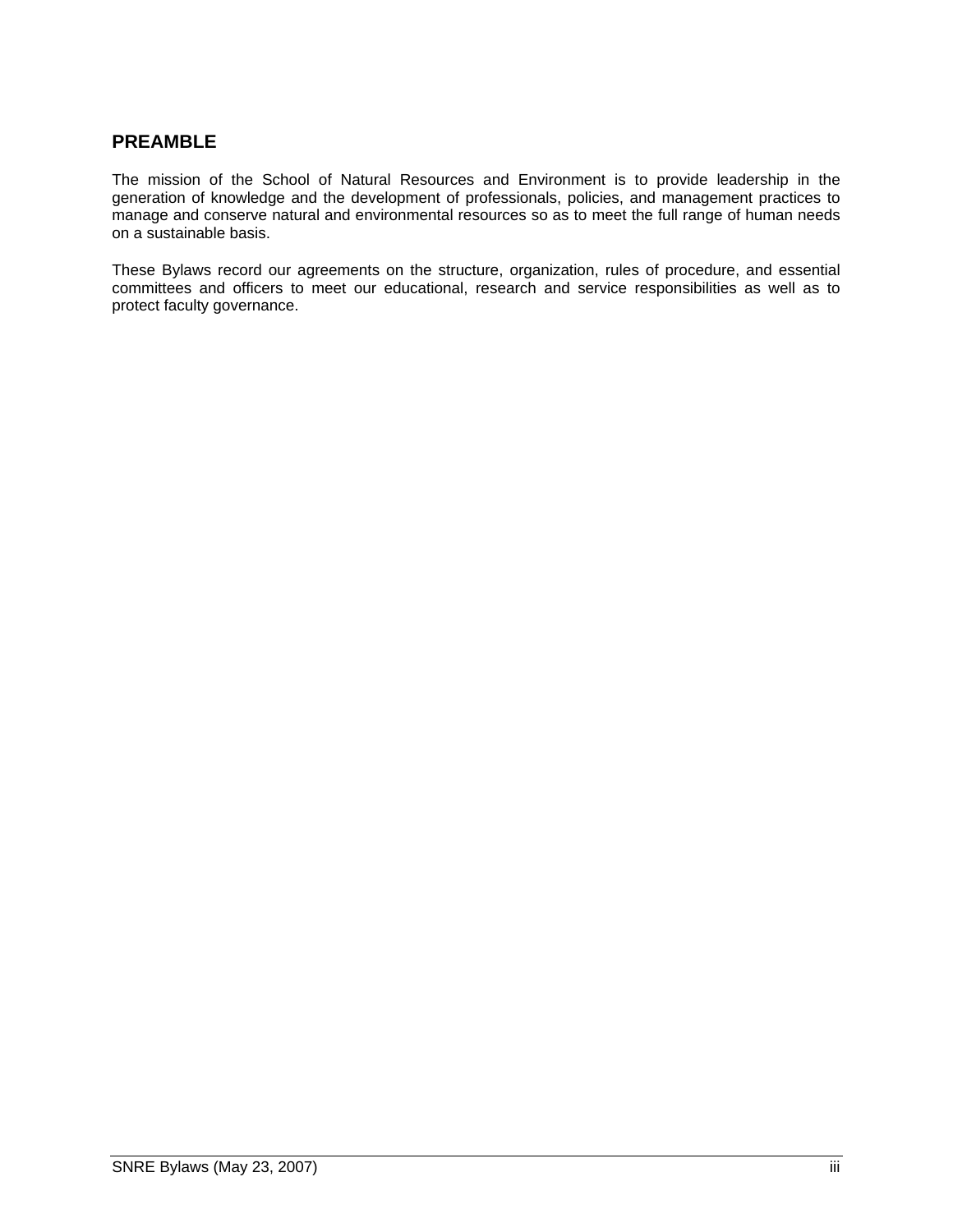### **I. NAME OF ORGANIZATION**

The name of this organization shall be the Faculty of the School of Natural Resources and Environment of the University of Michigan, hereinafter referred to as the Faculty.

#### **II. ADOPTION AND AMENDMENT OF BYLAWS**

#### A. Notification:

- 1. A written copy of the proposed Bylaws or amendments shall be sent to each member of the Governing Faculty at least three (3) days before the Faculty meeting where they are discussed.
- 2. Proposed Bylaws or amendments shall be discussed at a Faculty Meeting before ballots are distributed.
- B. Vote:
	- 1. A written ballot shall be distributed to each member of the Governing Faculty. A ballot to be counted must be received by the Dean's Office within one and onehalf (1  $\frac{1}{2}$ ) business days of the date of distribution.
	- 2. Amendment of Section I. Changes of name shall be approved by the affirmative vote of two-thirds (2/3) of all the members of the Governing Faculty.
	- 3. Adoption of these bylaws and all other amendments shall be approved by affirmative vote of a two-thirds (2/3) majority of the members of the Governing Faculty voting.
	- 4. The Dean will report on results of written ballots not later than the next scheduled faculty meeting, and the results will be recorded in the minutes of the meeting.
- C. These Bylaws supersede and replace the Bylaws of the Faculty of the School of Natural Resources of the University of Michigan of 2 December 2002.

### **III. FACULTY MEMBERSHIP CATEGORIES**

Persons with University appointments in the School of Natural Resources and Environment are, as specified by the Bylaws of the Board of Regents, Sec. 5.01 and 5.22, included in the following membership categories:

A. Governing Faculty

Professorial faculty (professors, associate professors, and assistant professors) and Practice faculty (professors of practice and associate professors of practice), as well as Research professor faculty (research professors, research associate professors, and

For all written ballots, no ballot shall be counted until the deadline for ballots being received by the Dean's Office has passed.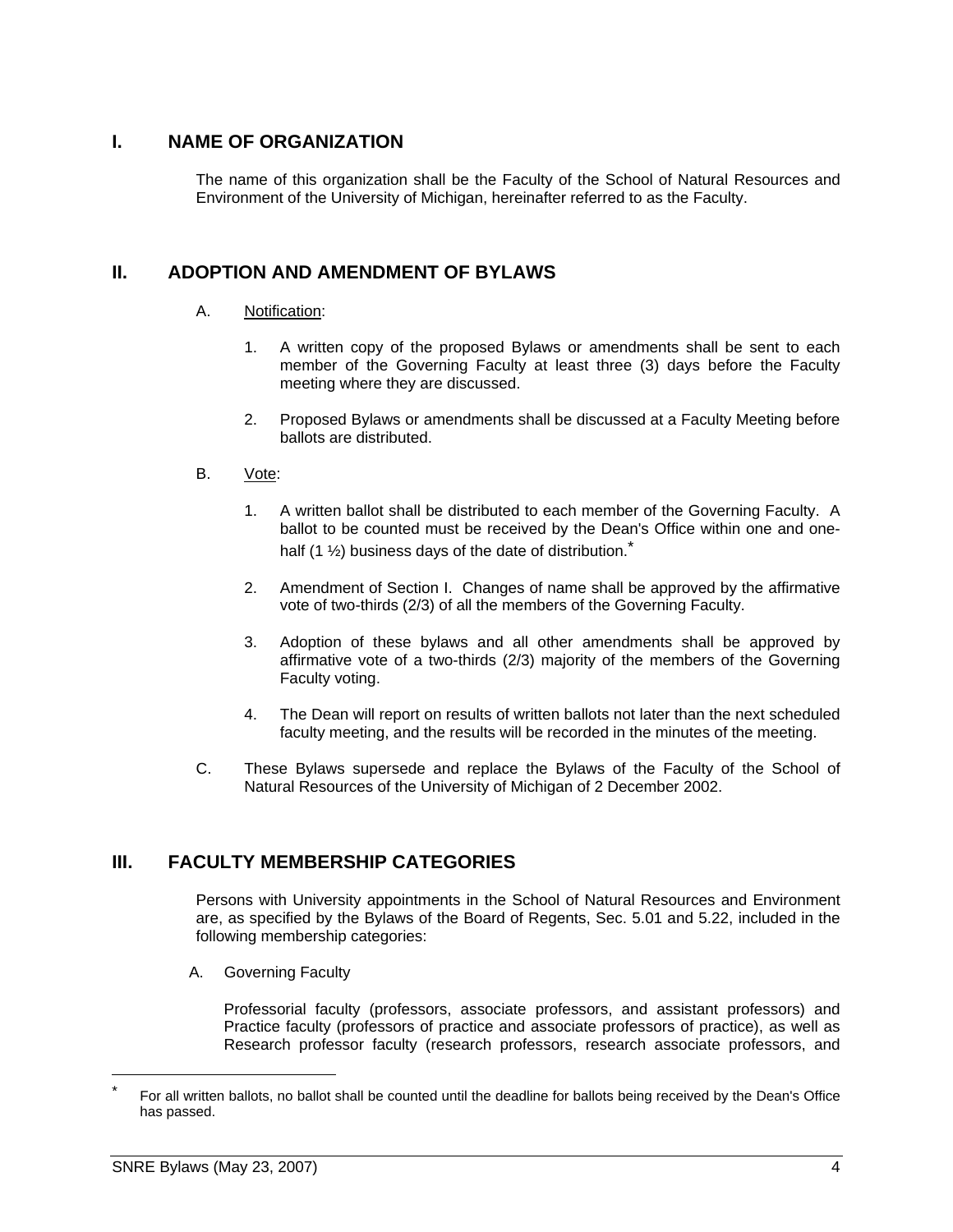research assistant professors) are members of the Governing Faculty if they hold appointments of one-quarter time or more. Lecturers who hold appointments of one-half time or more may also become members of the Governing Faculty; provided, that they have held their appointment for one or more years and are authorized to vote by a majority of the Governing Faculty. Voting for such cases will take place in the first Faculty Meeting of each academic term.

Criteria to be considered in voting on membership in the Governing Faculty include, but are not limited to, notable contributions in the thematic areas of instruction, student advising, service and research. Material describing the candidate's qualifications is sent to the Governing Faculty at least three (3) days prior to the faculty meeting at which the qualifications are discussed.

In addition, individual research scientists who have been authorized by the School to be members of the Governing Faculty prior to May 23, 2007, shall remain members.

Subject to the ultimate authority of the Board of Regents and to the authority delegated by the Regents to the Dean and Executive Committee, the Governing Faculty has primary responsibility for approval and stewardship of academic affairs within the School, including curricula, faculty hiring and academic policies.

B. Research Faculty

 Research professors, research scientists, research associate professors, associate research scientists, research assistant professors, and assistant research scientists.

C. Adjunct Faculty

Persons whose primary responsibilities lie outside of the University or in another capacity within the University, but who participate to some degree in the research and/or academic programs of the School. Adjunct Faculty members are not members of the Governing Faculty.

D. Visiting Faculty

Persons whose employment responsibilities lie within another institution of higher education or whose employment responsibilities with the University will be explicitly temporary may be appointed as visiting faculty in order to supplement the instructional program. Visiting Faculty members are not members of the Governing Faculty.

E. Retired Faculty

Persons who have retired from the School of Natural Resources and Environment. Retired Faculty are not members of the Governing Faculty.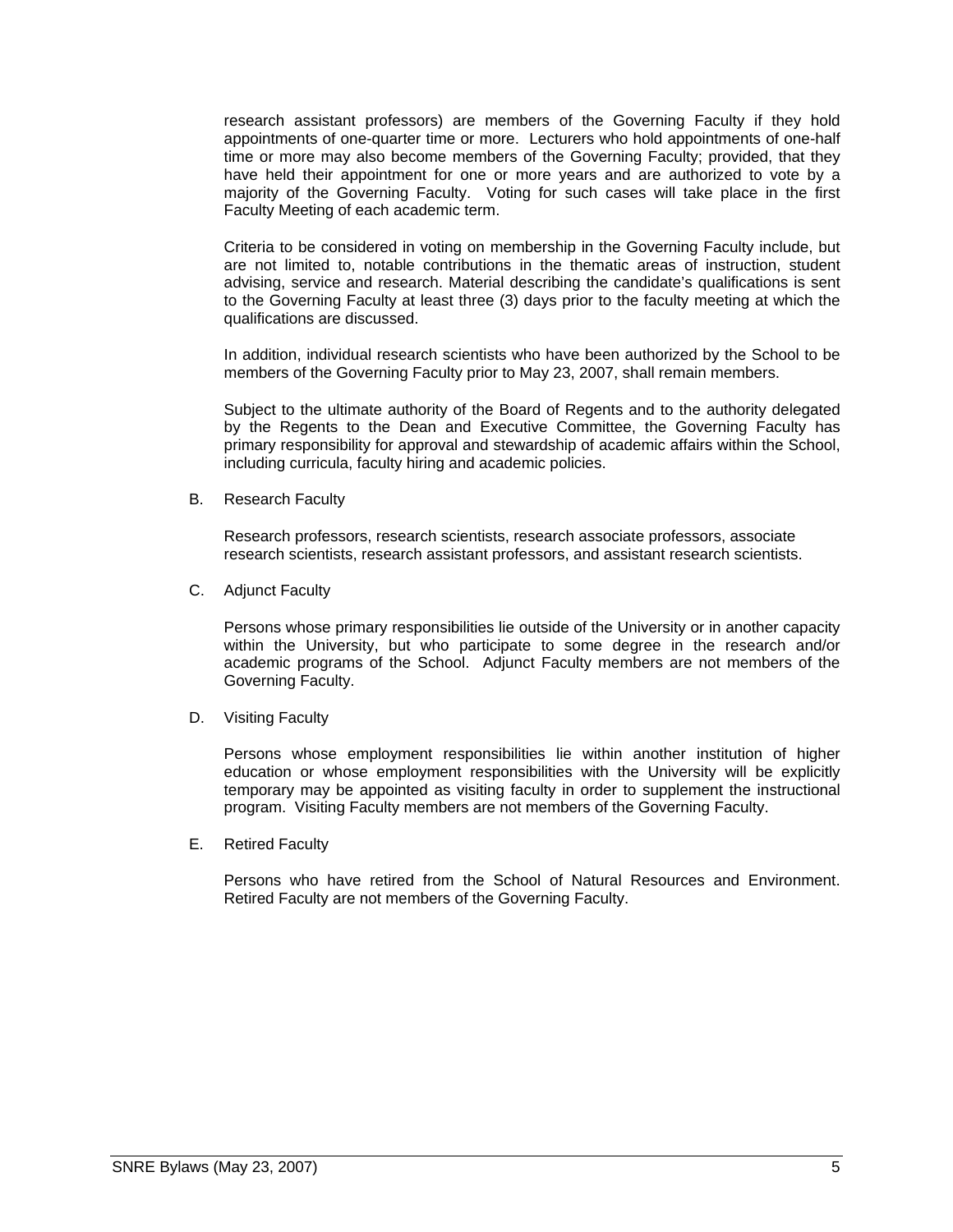# **IV. FACULTY APPOINTMENTS**

- A. Tenure-Track Appointments
	- 1. Search Priorities:
		- a. Search priorities are initiated by the Executive Committee.
		- b. Faculty searches are established by the Dean after discussion with the Governing Faculty.
	- 2. Search Committees:
		- a. Membership is appointed by the Dean across disciplinary and curricular lines, including at least two members from the disciplinary, curricular, or research group with which the new Faculty member will have primary affiliation. Additional representation will be made from other areas of the School and/or from other University units with interest in the position. There will also be SNRE student representation.
		- b. The position description and affirmative action and recruiting strategies are developed by the Dean with the assistance of the Executive Committee. Operational revisions by the Search Committee are approved by the Dean.
		- c. The Search Committee selects the top candidates, with the Dean's approval invites them to the University, and arranges for the candidates to have discussions with Faculty members and students and give a formal seminar or equivalent presentation.
		- d. The Search Committee reports its choice of candidate(s) to the Dean and Executive Committee.
	- 3. Appointment:
		- a. The Search and Executive Committee recommendations and material describing the prospective Faculty member's qualifications will be distributed to the Governing Faculty at least three days prior to the Faculty Meeting at which the Search Committee and Executive Committee will make their recommendations.
		- b. A written ballot authorizing the Dean to negotiate with and hire the prospective faculty member shall be distributed to each member of the Governing Faculty. A ballot to be counted must be received by the Dean's Office within one and one-half  $(1 \frac{1}{2})$  business days of the date of distribution. If a member of the Governing Faculty is unable to be on campus during the one and one-half  $(1 \frac{1}{2})$  business-day voting period, s/he may vote in absentia by informing the Secretary of the Faculty of their vote by phone, e-mail, or in writing.
		- c. Under exceptional circumstances, the Governing Faculty may approve the written ballot to take place during the Faculty Meeting where the Search Committee and Executive Committee make their recommendations. If there are exceptional circumstances, these should be stated in the written Agenda for the meeting. If a member of the Governing Faculty is unable to be at this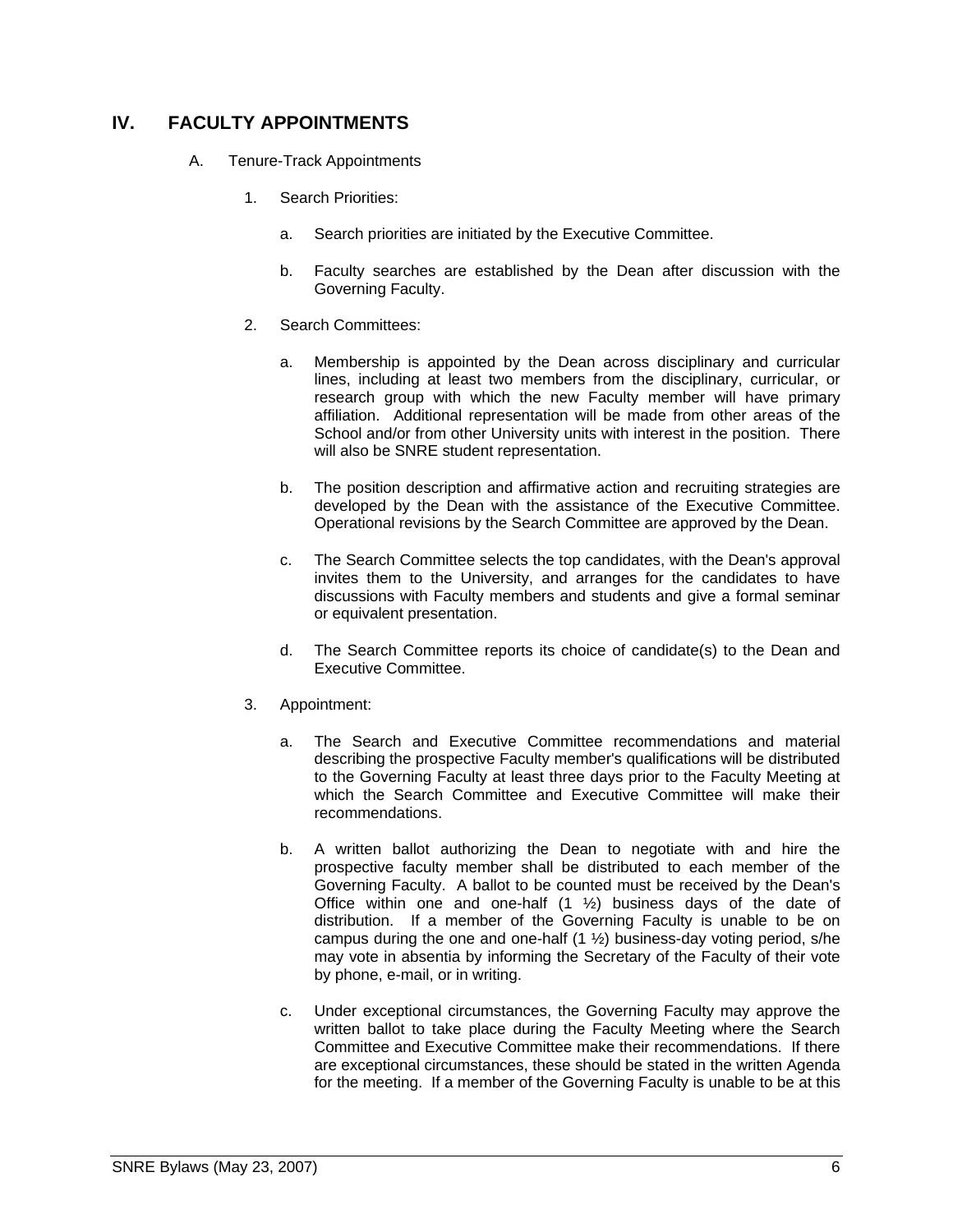meeting, s/he may vote in absentia, as described in Section IV.A.3.b. above, before the meeting.

- d. The Dean negotiates with the prospective faculty member only if the written ballot is approved by a two-thirds majority of the Governing Faculty voting.
- e. The Dean negotiates with prospective faculty member and recommends appointment to President and Board of Regents. The Dean reports to Faculty on results of negotiations.
- 4. In case of joint searches, the Search Committee constitution and search procedures may be modified to accommodate the rules of the units involved.
- B. Practice professors
	- 1. Initiation
		- a. Proposals for practice-track positions may be initiated with respect to a specific individual or to meet a specified need. In either instance the proposal must be submitted by one or more members of the Governing Faculty and approved by the Executive Committee.
		- b. The position is presented for discussion at a faculty meeting
	- 2. Search and Appointment
		- a. A Search Committee will be appointed by the Dean including at least three members of the Governing Faculty and a student member. Membership will reflect the curricular and disciplinary areas that are appropriate to the appointment.
		- b. If the position was initiated with a specific person targeted, the Search Committee, with the Dean's approval, invites the candidate to the University and arranges for a formal seminar and for discussions with Faculty members and students.
		- c. If the position was initiated to meet a specified need, the same process is followed as for tenure-track appointments (Section IV A 2).
		- d. The Search Committee submits a report to the Dean and Executive Committee and they prepare a report to the Governing Faculty.
		- e. The same steps as outlined for Appointment of tenure-track appointments are followed (Section IV A 3).
- C. Research Professors
	- 1. Initiation
		- a. A proposal for a research-track position must be submitted by one or more members of the Governing Faculty and approved by the Associate Dean for Research and the Executive Committee.
		- b. The position is presented for discussion at a faculty meeting.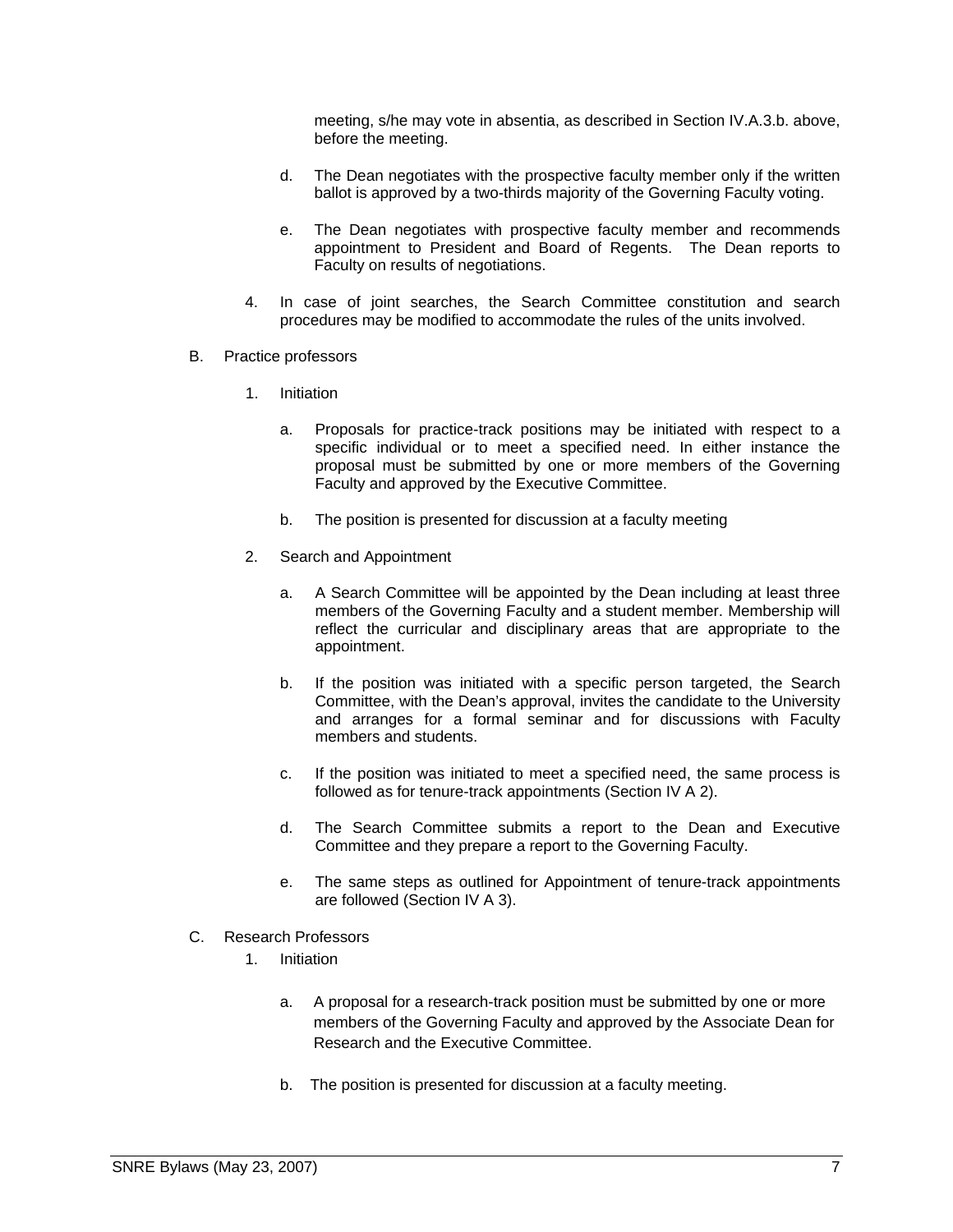- 2. Search and Appointment
	- a. A Search Committee, including at least one of the proposing faculty members and another faculty representative, will be appointed by the Dean to coordinate a review of the candidate(s). The Search Committee, with the Dean's approval, invites candidate(s) to the University, and arranges for discussions with Faculty members and students and a formal seminar or equivalent presentation.
	- b. The Search Committee reports its choice of candidate(s) to the Dean and Executive Committee, and the Executive Committee prepares a recommendation to the Governing Faculty.
	- c. Material describing the candidate's qualifications is sent to the Governing Faculty at least three days prior to the Faculty Meeting at which the Search Committee and Executive Committee will make their recommendations.
	- d. A written ballot authorizing the Dean to negotiate with and hire the prospective faculty member shall be distributed to each member of the Governing Faculty. A ballot to be counted must be received by the Dean's Office within one and one-half business days of the date of distribution. A member of the Governing Faculty may vote in absentia as described in Section IV.A.3.b.
	- e. Under exceptional circumstances, the Governing Faculty may approve the written ballot to take place during the Faculty Meeting where the Search Committee and Executive Committee make their recommendations. If there are exceptional circumstances, these should be stated in the written Agenda for the meeting.
- D. Research Scientists, Investigators and Fellows
	- 1. One or more members of the Governing Faculty initiate these appointments which are contingent on available space and funding. Appointments are made by the Dean. See SNRE Procedures for Research Faculty Appointment, Review, and Promotion and the Office of the Vice President for Research's Research Scientists and Research Professor Tracks Appointments and Promotions for applicable time-in-rank limits and renewal options.
- E. One-Year Appointments
	- 1. When a quorum of the Governing Faculty is unavailable, the Dean has the authority to recommend up to one-year appointments.
	- 2. Reappointments for a second year must be approved by a majority of the Governing Faculty as described in Section IV.A.3. but without the search process.
- F. Adjunct Professorial Appointments
	- 1. Nominations for appointment are made by faculty member(s) to the Executive Committee. If the nomination is approved, the recommendation is sent to the Dean and the Chair of the Promotion and Tenure Committee. The Chair of the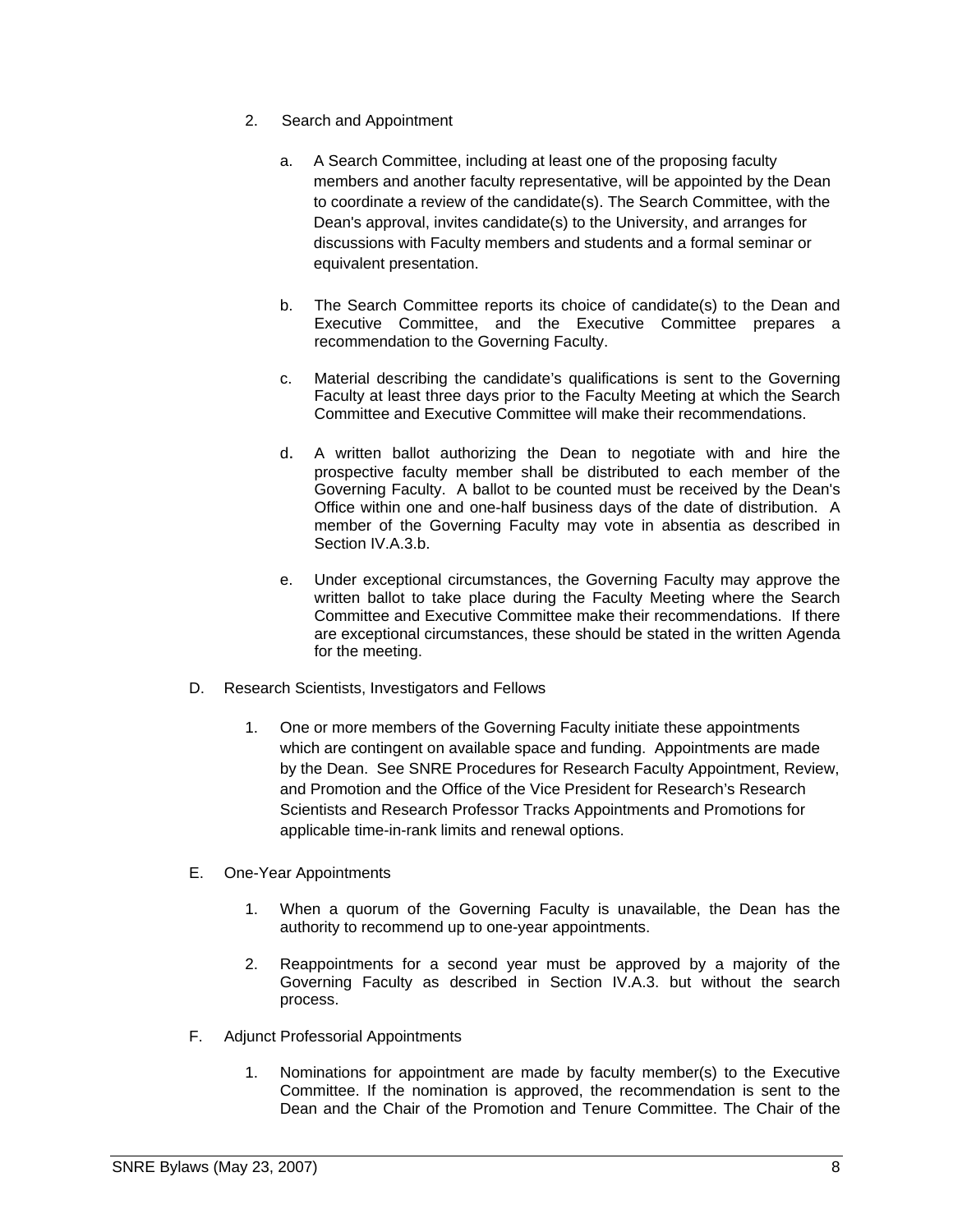Promotion and Tenure Committee, in consultation with the rest of Committee as needed, reviews the recommendation focusing on appropriate rank. The recommendation is forwarded to the Dean. The Executive Committee reviews the recommendation and if the Executive Committee approves the nomination, a written ballot is distributed using the same process as for tenure-track appointments.

- 2. The prospective Adjunct Faculty member may visit with appropriate SNRE Faculty in related fields and give a seminar before the vote takes place.
- 3. Appointments of Adjunct Faculty are on an annual basis, without tenure.
- 4. Renewals of appointments are made by decision of the Dean in consultation with the appropriate Field of Study Coordinator and the Executive Committee.
- 5. Dean annually reports to the Faculty on current Adjunct Faculty members.

### **V. MEETINGS**

- A. Meeting Times
	- 1. Regular Meetings: Regular meetings of the Faculty will be held at least once during each month of the academic year.
	- 2. Special Meetings: Special meetings of the Faculty may be called by the Dean or shall be called in response to a petition signed by six (6) members of the Governing Faculty, such meetings to be held within two weeks of receipt of the petition by the Dean. Dean's call or Faculty petition will state the purpose(s) of the meeting. Discussion and action at a Special Meeting will be limited to purpose(s) stated in the call for the meeting.
- B. Meeting Notice and Agenda
	- 1. Written notices of Faculty meetings, including the agenda, will be sent to all Faculty members at least two days before the date set for the meeting.
	- 2. Items may be placed on the written agenda for Faculty meetings by the Dean, Standing Committees, ad hoc Committees or task forces, or by any member of the Faculty. At the beginning of each Faculty meeting, the Dean or other presiding officer will ask for other items to be added to the agenda. No additions may be made to the agenda of a special meeting.
- C. Participation
	- 1. All members of the Faculty shall have the right to attend all meetings and participate in all discussions.
	- 2. Regular meetings of the Faculty shall be open to the public except when meetings are closed. Visitors may speak when recognized by the Dean or other presiding officer.
	- 3. Meetings may be closed to visitors by a vote of two-thirds (2/3) of the Governing Faculty present. Closed sessions are also permitted under certain conditions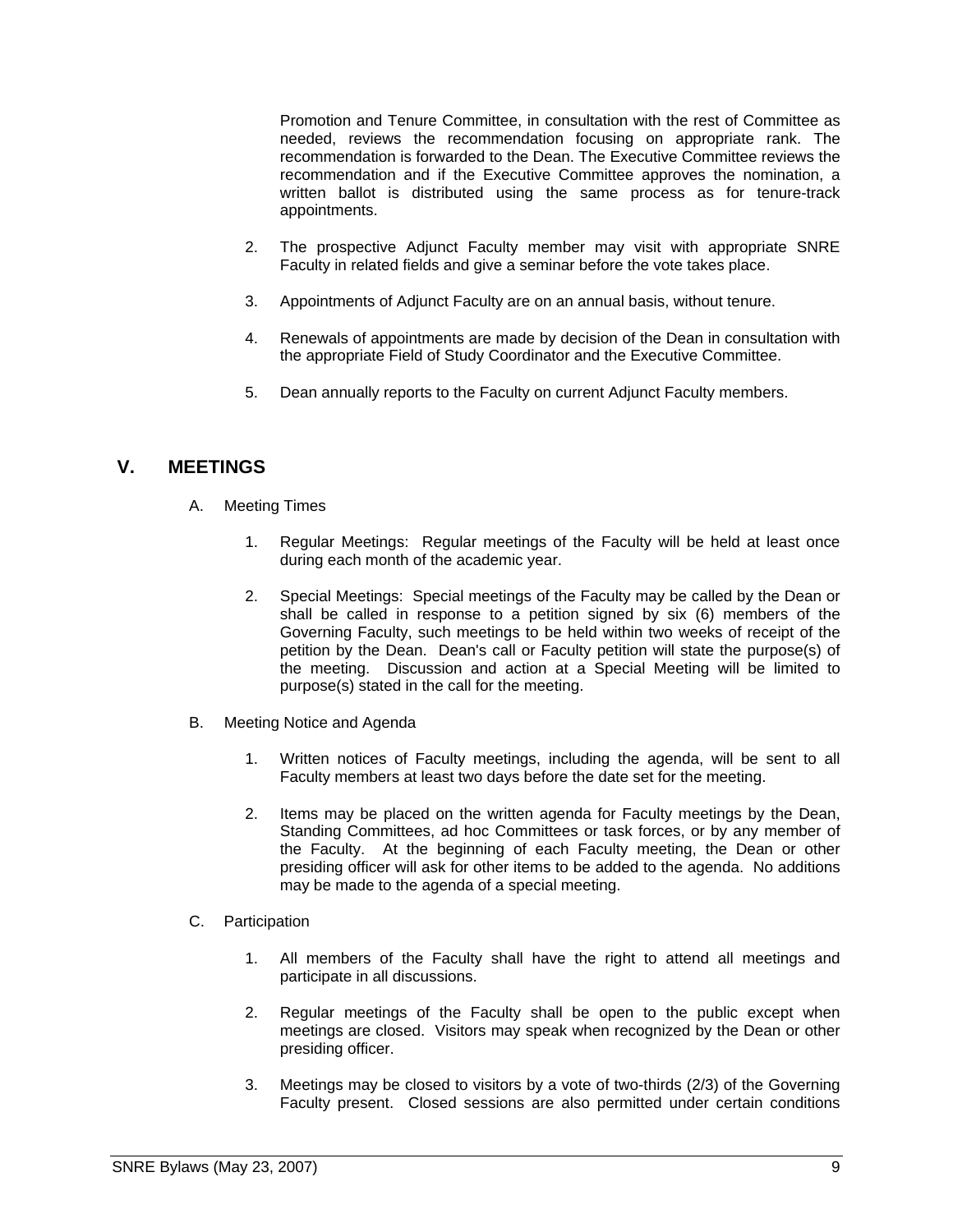such as consideration of the dismissal, suspension, or disciplining of, or to hear complaints or charges brought against a student, staff member, or faculty member, when the named person requests a closed hearing.

- D. Voting
	- 1. Only members of the Governing Faculty are entitled to vote.
	- 2. All issues are to be decided by a majority (more than half) of the Governing Faculty present, unless otherwise specified in these Bylaws.
	- 3. Votes will be jointly counted by the secretary and parliamentarian or, if necessary, by members of the Governing Faculty or staff designated by the Dean.
	- 4. The Dean reports on the results of written ballots at the faculty meeting and notifies the Faculty of the results.
- E. Quorum
	- 1. A quorum to conduct business and official action at a Faculty meeting shall be a majority (more than half) of the Governing Faculty not then on leave nor on extended off-campus assignment of thirty (30) days or longer.
	- 2. A smaller number of Governing Faculty members may receive reports, discuss matters properly before the meeting, and adjourn.
- F. Rules of Procedure
	- 1. The latest edition of Robert's Rules of Order will be followed unless otherwise specifically provided by these Bylaws.
	- 2. The Dean shall appoint a parliamentarian annually from the Governing Faculty to assist in interpretation of parliamentary rules and other procedures of the Faculty.
	- 3. The parliamentarian shall also monitor Faculty operations under these Bylaws and report discrepancies to the Dean and Governing Faculty.

# **VI. SPECIAL FACULTY ELECTIONS**

- A. Members of the Senate Assembly
	- 1. The Governing Faculty elects two members and one alternate to represent the School on the Senate Assembly.
	- 2. In consultation with the Governing Faculty, the Dean nominates at least two members of the Governing Faculty for each vacant position. Each person proposed must consent to her or his nomination.
	- 3. A written ballot shall be distributed to each member of the Governing Faculty before the position(s) become vacant. A ballot to be counted must be received by the Dean's Office within one and one-half (1 1/2) business days of the date of distribution. A member of the Governing Faculty may vote in absentia as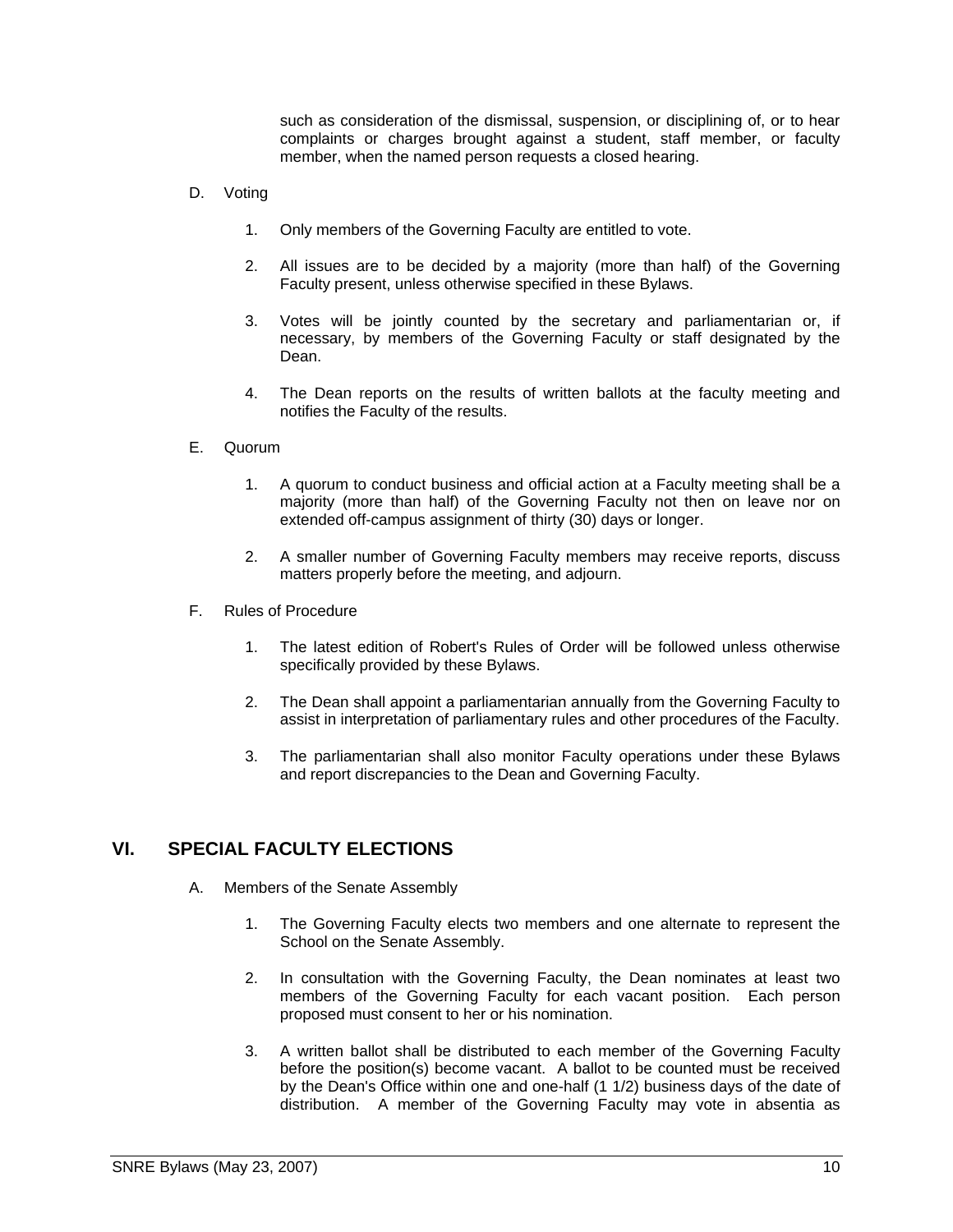described in Section IV.A.3.c. The Dean reports to the Faculty on the results of the ballot.

- 4. Terms: Three years, usually staggered.
- B. Ombud
	- 1. The Ombud in SNRE is an independent, impartial resource, designated to:
		- a. Assist in the resolution of issues of concern or dissatisfaction regarding the rights of members of the campus community;
		- b. Understand and assist others in following the policies and procedures of the University and SNRE;
		- c. Help others to function effectively within the University and SNRE system.

The primary function of the Ombud is to protect the interests and rights of faculty from injustices or abuses of discretion, from unnecessary delay and complication in administration of rules and regulations, and from inconsistency, unresponsiveness and discrimination in all levels of the University's operations and programs.

- 2. The Faculty elects one of its tenured full professors to be the Ombud for the School.
- 3. The Faculty makes nominations to the Dean. Each person proposed must consent to her or his nomination.
- 4. The Dean presents the nomination slate at a Faculty meeting before the position becomes vacant. A written ballot shall be distributed to each member of the Governing Faculty. A ballot to be counted must be received by the Dean's Office within one and one-half (1  $\frac{1}{2}$ ) business days of the date of distribution. A member of the Governing Faculty may vote in absentia as described in Section IV.A.3.c. The Dean reports the results of the ballot to the Faculty.
- 5. Term: two years.

### **VII. OFFICERS**

- A. Dean
	- 1. The Dean is appointed by the Board of Regents, on recommendation of the President, to act as the executive officer of the School. The tenure and prerogative of this office are determined by the Board of Regents, including the Dean's responsibility for making recommendations on budget, appointments, and promotions. The Dean is authorized to make recommendations for appointment of Faculty and administrative staff of the School.
	- 2. The Dean is a member of the Governing Faculty, sharing its responsibility for academic matters. These Bylaws specify additional responsibilities delegated to the Dean by the Governing Faculty.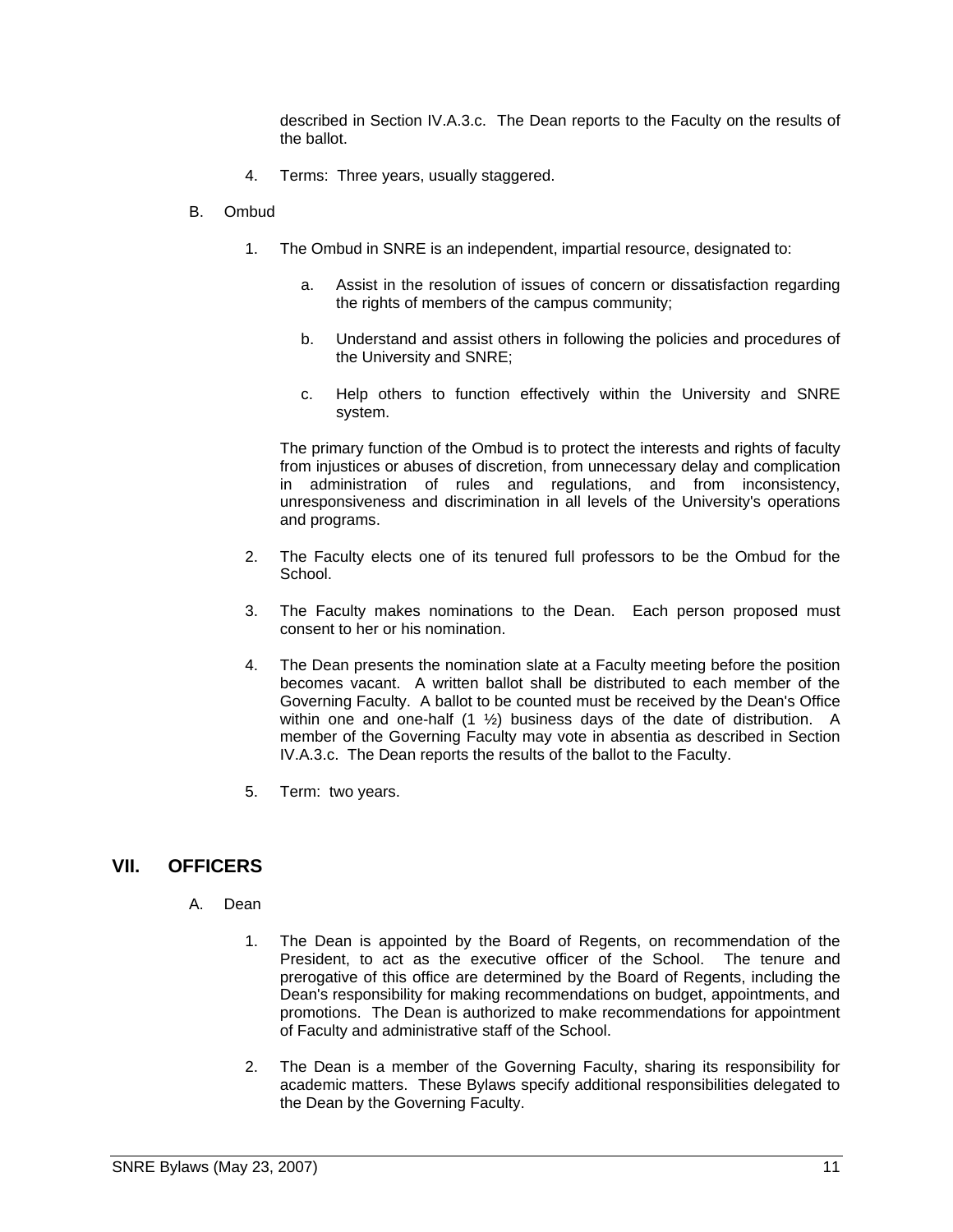- a. Preside at Faculty meetings. The Dean may designate a member of the Governing Faculty to preside when absent.
- b. Chair Executive Committee. The Dean may designate a member of the Executive Committee or an Associate Dean to chair the Executive Committee in his/her absence.
- c. Recommend to the Board of Regents the establishment of positions as Associate Dean, after consultation with Governing Faculty.
- d. Appoint Faculty as members and Chairpersons of Standing Committees, except where otherwise specified in these Bylaws.
- e. Establish ad hoc committees and task forces, appointing members and chairpersons.
- f. Provide charges to all committees.
- g. Evaluate Faculty member performance annually, and report evaluation of performance to the Faculty member.
- h. Oversee the establishment and maintenance of working relationships with other University units, including Academic units, Alumni offices and any other Advisory Committee approved by the Executive Committee.
- i. Oversee the appointment and evaluation of Administrative Staff.
- j. Represent the School externally, including fund raising.
- B. Associate Deans
	- 1. Positions: The Dean, with the approval of the Governing Faculty, has the authority to recommend to the Board of Regents the establishment of positions of Associate Dean, whenever deemed necessary. Associate Deans are members of the Governing Faculty.
	- 2. Appointments: Associate Deans are appointed by the Board of Regents on recommendation of the Dean and the President.
	- 3. Term of Office: Appointment periods are for three years. Associate Deans are eligible for reappointment, and serve at the pleasure of the Dean.
	- 4. Duties: Associate Deans assist the Dean in administrative duties as assigned. They are expected to teach during their tenure in administrative office.
- C. Secretary
	- 1. Selection: The Secretary is elected annually by the Governing Faculty.
	- 2. Qualifications: The Secretary must be a member of staff or the Governing Faculty.
	- 3. Duties: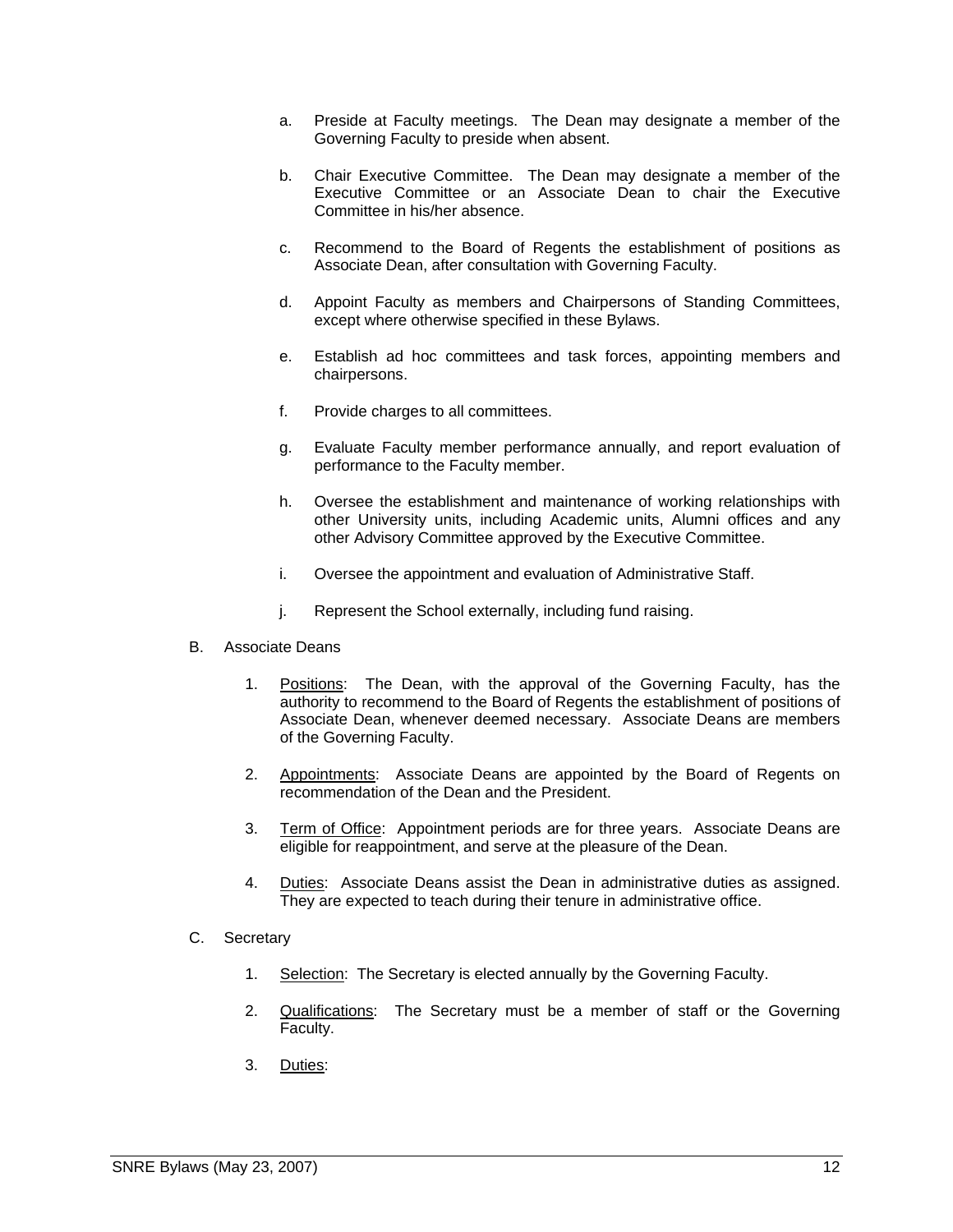- a. Record the minutes, votes, special reports and all other official actions of the Faculty and distribute them to members of the Faculty, to the Office of the President, and to others designated by the Faculty.
- b. Annually compile all rules which were revised or enacted within the previous year and distribute them to members of the Faculty and others designated by the Faculty.
- c. Keep track of Governing Faculty for quorum and voting purposes.
- d. Act as official recorder of all votes and ballots.
- e. Distribute materials required before voting on proposed appointments to the Faculty.
- f. May obtain assistance of administrative and clerical staff in recording minutes, compiling rules, and distributing materials.

#### **VIII. COMMITTEES**

A. Standing Committees

These Faculty Committees exercise primary responsibilities of the Governing Faculty. Detailed specifications are covered in the following pages.

1. Executive Committee

 The Executive Committee is created and appointed by the Board of Regents to assist the Dean with administrative functions and policy formulation and act on behalf of the faculty in matters of planning, development, external relations, promotions and appointments.

- a. Membership:
	- 1) Dean
	- 2) Four tenured Governing Faculty members.
	- 3) Associate Deans (ex officio)
	- 4) One student—advisory capacity.
- b. Selection of Faculty Members:
	- 1) The selection process begins in early April for the following academic year. If a Faculty member vacates her or his position before the term is up, the selection process should start as soon as this knowledge is available.
	- 2) The Dean will send a written ballot to each member of the Governing Faculty listing the names of all eligible, tenured faculty.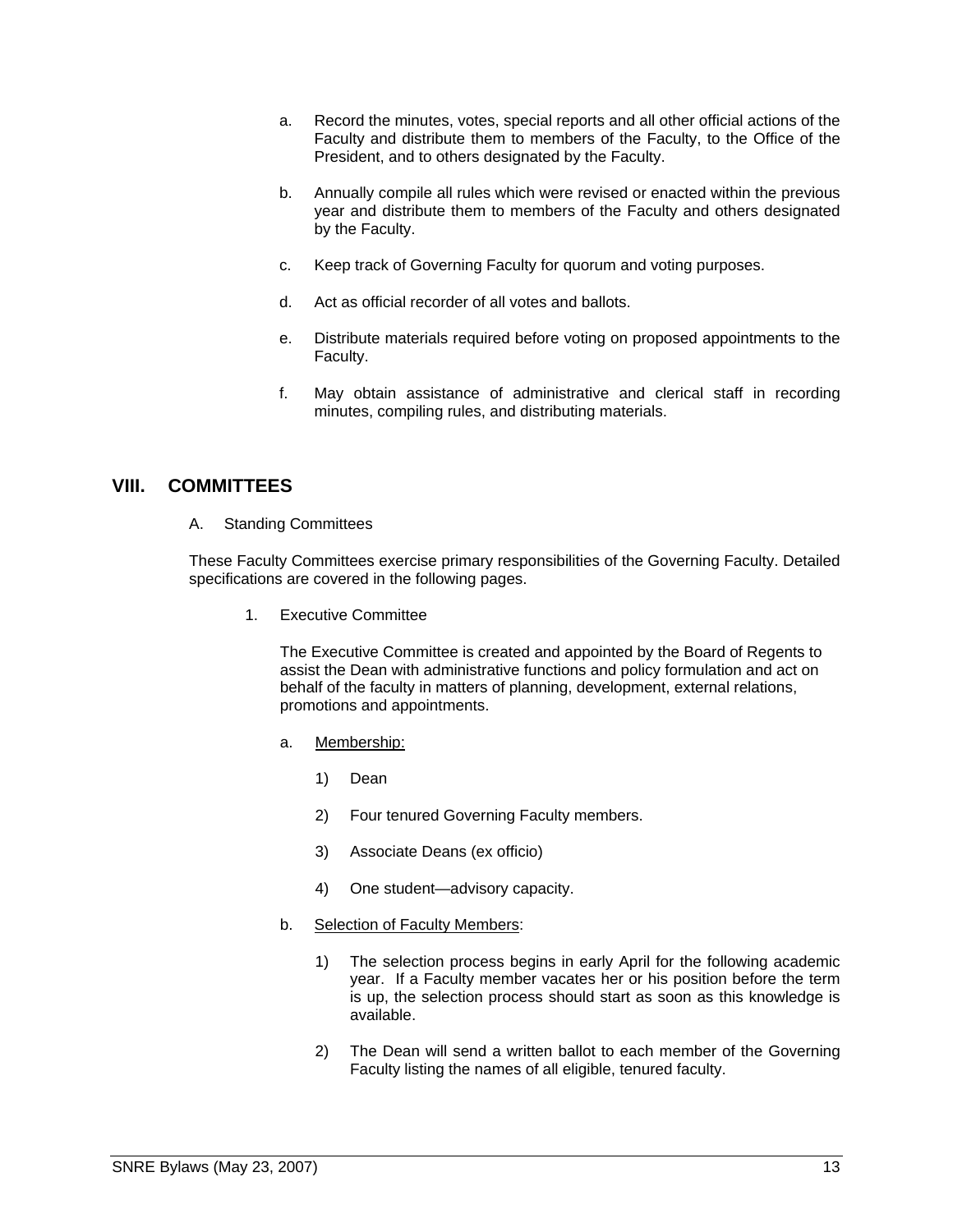- 3) Each Governing Faculty member will rank twice as many tenured Faculty members as there are vacancies on the Executive Committee.
- 4) Nominees will be ranked according to the number of  $1<sup>st</sup>$ ,  $2<sup>nd</sup>$ , etc., place votes received. Using the top vote-getters, twice as many nominees as vacancies will be forwarded to the Provost, along with the strength of each nominee's support and the importance of balanced discipline representation.
- 5) If the vote on the first ballot is relatively evenly split among the top vote-getters, equal to the number of nominees to be forwarded to the Provost, a second written ballot will be sent to the Governing Faculty where only the top vote-getters from the first ballot will be ranked.
- 6) Executive Committee members are appointed by the Board of Regents on recommendation of the President.
- c. Selection of Student Members:
	- 1) Selected by the Dean from nominations by the SNRE Student Government in accordance with Section VIII.C. of these Bylaws.
- d. Terms:
	- 1) Faculty: two years, staggered; eligible for reappointment for one additional term but not eligible thereafter until the lapse of one year.
	- 2) Students: one year.
- e. Chair:

Dean

- f. Functions:
	- 1) Insure the vigorous pursuit of the School's mission.
	- 2) Review and make recommendations to the Governing Faculty matters related to organizational structure, academic policies and curricula, committees, officers, curricula, endowed chairs, faculty appointments, research and space policies, and all other matters relevant to the responsibilities of the Governing Faculty. 3)
	- 3) Represent the Governing Faculty as a whole in matters of policy, development, promotions, external relations, organizational evaluation and long-range planning.
	- 4) Assist the Dean with administrative functions, including procedures for workload planning and review, budget planning, and ongoing management changes needed to ensure the effectiveness of the School at achieving its mission..
	- 5) Communicate with the administrative leadership of the School as appropriate in matters related to plans and problems.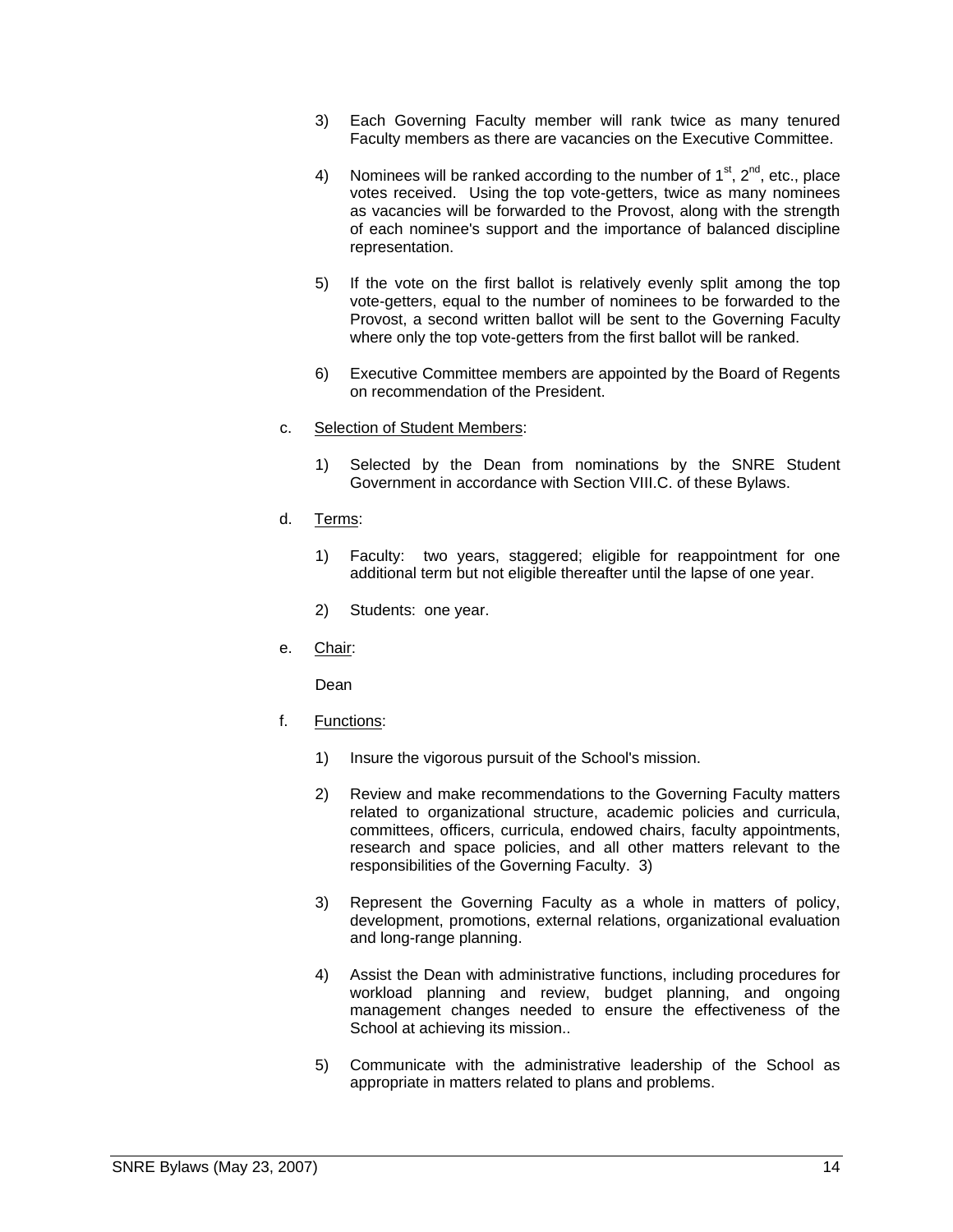2. Fields of Study

 Groupings of faculty constituted as Fields of Study are tasked with responsibility for development and oversight of specific curricula. Establishing, modifying, and eliminating Fields of Study in the School shall follow the procedure specified in the policy entitled "Policy on Fields of Study" established by the Executive Committee.

- 3. Field of Study Coordinators
	- a. Positions: The Dean, with consent from faculty affiliated with the appropriate Field of Study, appoints Field of Study Coordinators. Coordinators must be appointed from members of the Governing Faculty affiliated with that Field of Study.
	- b. Term of Office: Field of Study Coordinators serve for two years and are eligible for reappointment. They serve at the pleasure of the Dean.
	- c. Functions: Lead the faculty affiliated with their Fields of Study and assist the Dean and Associate Deans in meeting the educational needs of the School. This includes matters related to curriculum, courses, student recruitment, and retention strategies, external constituencies, accreditation, and faculty staffing needs.
- 4. Fields of Study Council
	- a. Membership:
		- 1) Associate Dean with responsibility for academic affairs.
		- 2) All Field of Study Coordinators or the Coordinator's designate.
		- 3) The staff person responsible for administering academic affairs (ex officio)
		- 4) One student, selected in accordance with Section VIII.C. of these Bylaws.
	- b. Terms:
		- 1) Faculty: for duration of tenure as Field of Study Coordinator.
		- 2) Students: one year.
	- c. Chair: Associate Dean with responsibility for academic affairs.
	- d. Functions:

The Fields of Study Council makes recommendations to the Governing Faculty on proposed or revised curricula, degree requirements, courses, recruitment and retention strategies, or other academic matters critical to effective implementation of the School's educational mission.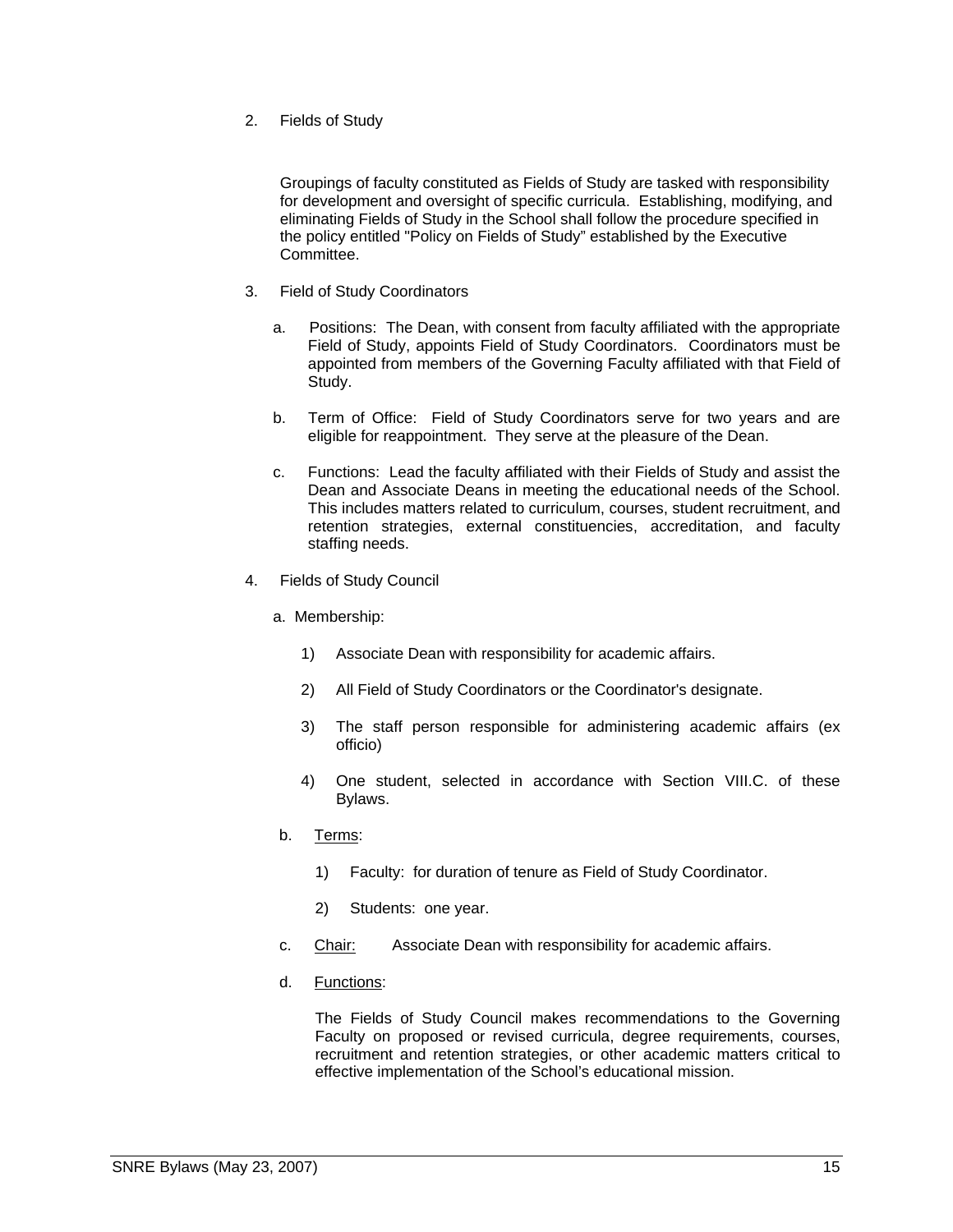5. Promotion and Tenure Committee

 The Promotion and Tenure Committee is responsible to the Executive Committee and the Governing Faculty for execution of general promotion and tenure policies and procedures. It assists the Dean with the responsibilities for specific promotion and tenure recommendations to the President and Board of Regents, and/or the Vice President for Research. The Governing Faculty and Dean both operate within the promotion and tenure policies and requirements of the Board of Regents.

- a. Membership:
	- 1) Three to four tenured full Professors appointed by the Dean.
	- 2) Student representative selected by the Dean as provided in Section VIII.C. of these Bylaws.
		- a) Student representative does not vote.
		- b) Any student representative will withdraw from committee deliberations in case of conflict of interest.
- b. Term: Faculty: two year terms, renewable for up to a total of three consecutive terms.

Student: one year.

- c. Chair: Appointed by the Dean after consultation with the Executive Committee.
- d. Functions:
	- 1) Carry out the responsibilities of the Promotion and Tenure Committee as defined in the School's approved SNRE Tenure, Promotion, and Three-year Review Guidelines
	- 2) Advise Dean on outside individuals to ask for external review of candidates.
	- 3) Document the rationale for positive or negative recommendation on each Faculty member reviewed for the Dean's consideration.
	- 4) Assist in preparation of material to be submitted to the Provost or the Vice President for Research with recommendations for promotion.
	- 5) Assist with three-year reviews of junior faculty for the Dean's consideration.
	- 6) Assist in tenure considerations of new appointments.
	- 7) Advise the Dean and Executive Dean on appropriate rank for adjunct candidates.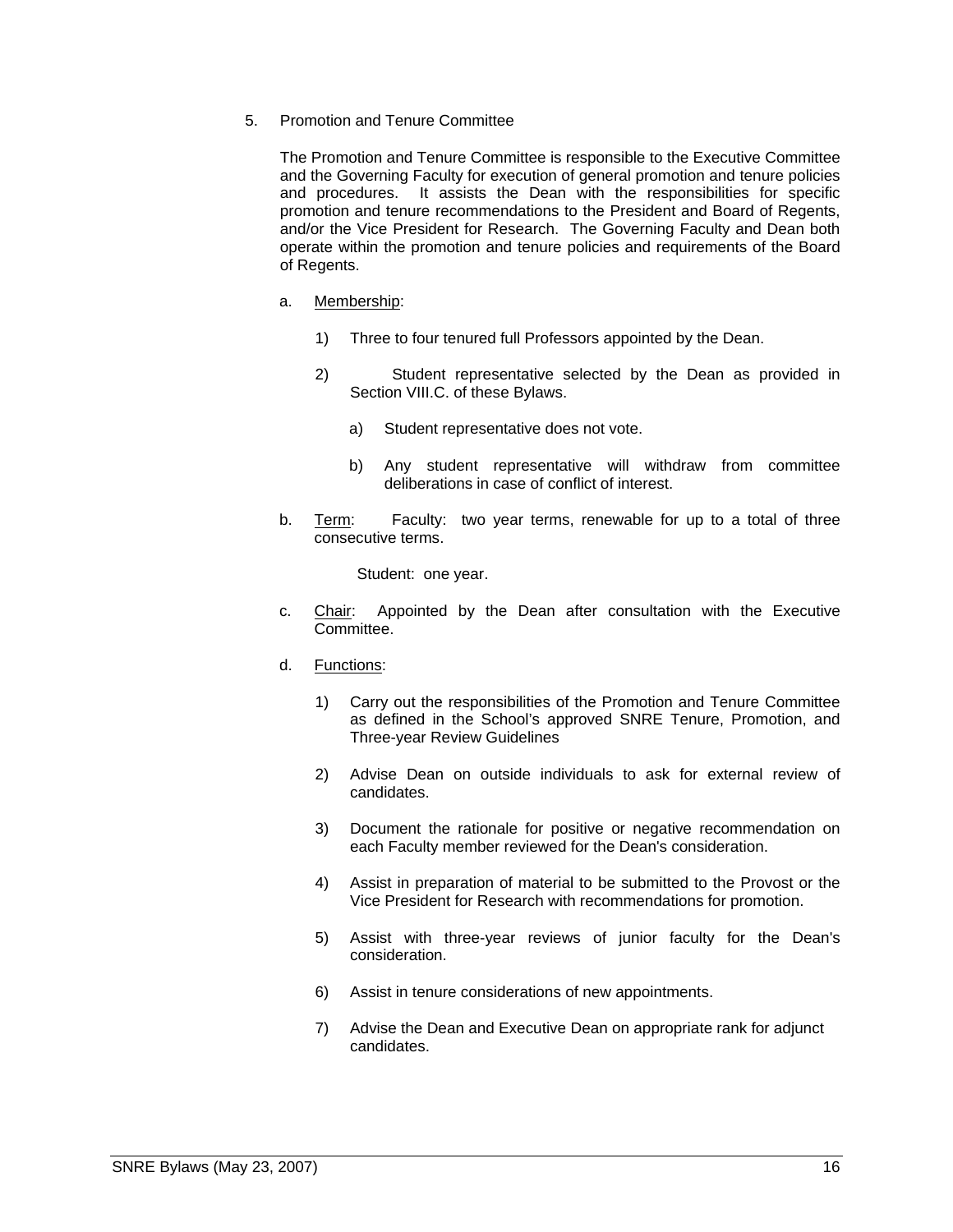- 8) Review and revise general promotion and tenure policies and procedures and recommend revisions to the Executive Committee and Governing Faculty for approval.
- B. Ad Hoc Committees and Task Forces

 These committees can be established for regular business or for short terms and specific tasks. They may be initiated and appointed by the Dean or recommended by the Governing Faculty or Standing Committees.

C. Student Representation on Faculty Committees

All Faculty committees should have student representation, depending on student interest and willingness to serve, and appointment by the Dean as described earlier.

- 1. Selection:
	- a. Students will usually serve on a Committee for one year and not be eligible for reappointment to the same committee if other eligible students are available.
	- b. Student representatives on all standing committees are selected by the Dean after consultation with the Chair of the appropriate committee and others as needed.
	- c. Student representation for the Promotion and Tenure Committee will be selected by the Dean from graduate students, with preference for those who have been enrolled in the School for at least one year.
	- d. Other Faculty Committees: Student representatives for all other Faculty Committees will be selected by the following procedures:
		- 1) Unless the number and qualification of student representatives are already specified in these Bylaws or in committee charges, the Dean will forward to SNRE Student Government a statement of responsibilities and criteria for student representation, including the number of representatives and special qualifications, such as academic level, program or concentration, specific interests, etc.
		- 2) SNRE Student Government will present a slate of qualified and willing students to the Dean, who may also identify potential student representatives for consideration by the SNRE Student Government.
		- 3) The Dean will select student representatives from the slate.
- 2. Functions:
	- a. Student representatives are expected to attend all committee meetings and vote on all issues that are brought to a vote (except that student representatives on the Promotion and Tenure Committee and the Executive Committee will not vote). A Committee Chairperson may exclude student representatives from any meeting that involves discussion or voting on specific, identifiable individuals.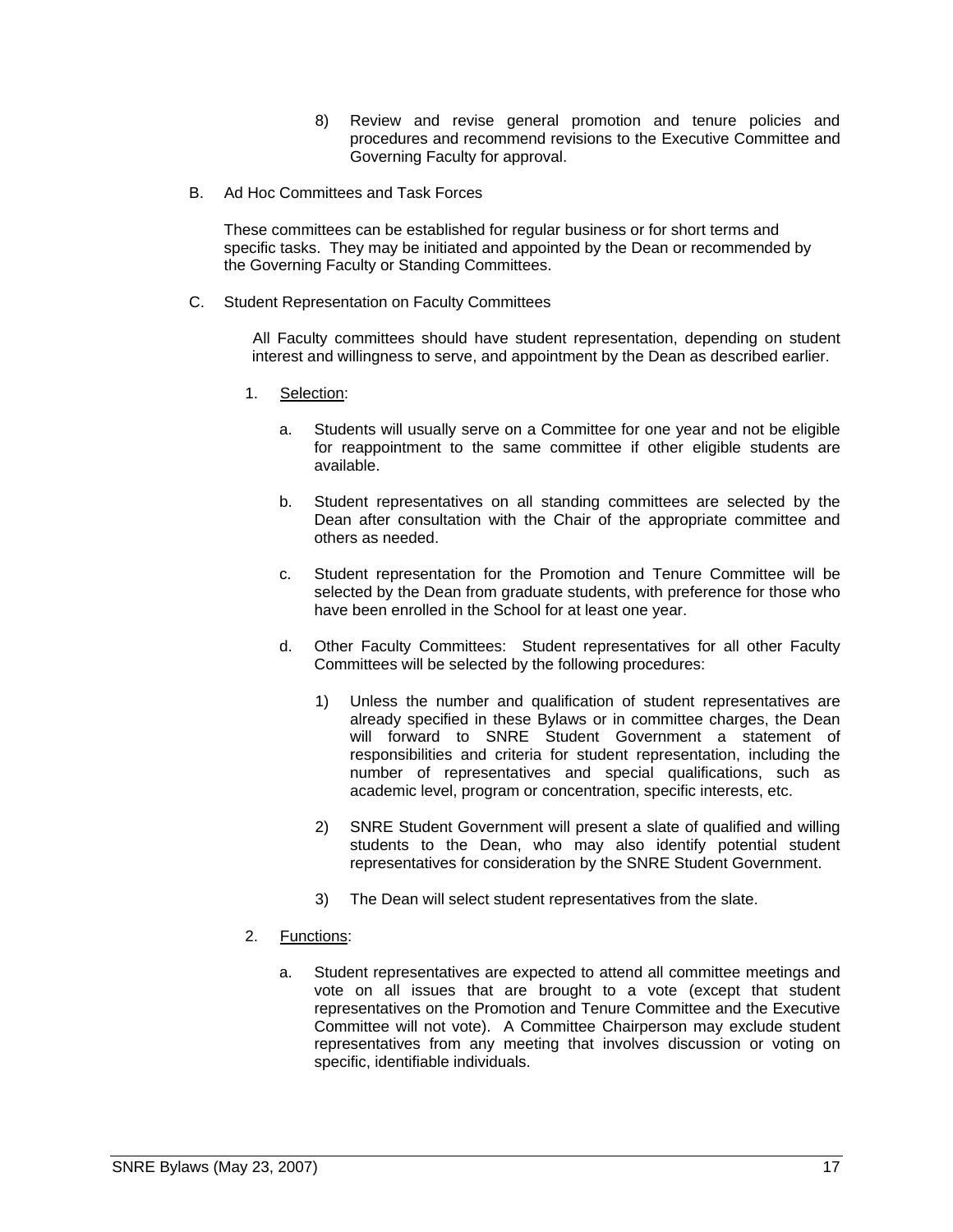b. Each Committee Chairperson will inform the Dean if a selected student representative is not able to attend meetings regularly due to schedule conflict or for any other reason. The Dean will request that SNRE Student Government nominate another slate of potential student representatives to fill the vacant position.

# **IX. FACULTY GRIEVANCE PROCEDURE**

- A. Grievance procedures in the School shall follow the *Model Faculty Grievance Procedures* (as adopted by SACUA, the Senate Assembly, the Provost and the Academic Planning Group in September 2010).
- B. The Governing Faculty elects one of its tenured faculty members to serve on the University's Faculty Grievance Hearing Panel (FGHP). The appointment is for three years. FGHP members may not serve consecutive terms.
- C. The Faculty elects three tenured faculty as potential members of the Grievance Hearing Board (GHB) in the event a grievance is filed within the School. The appointments are for three years and are renewable.